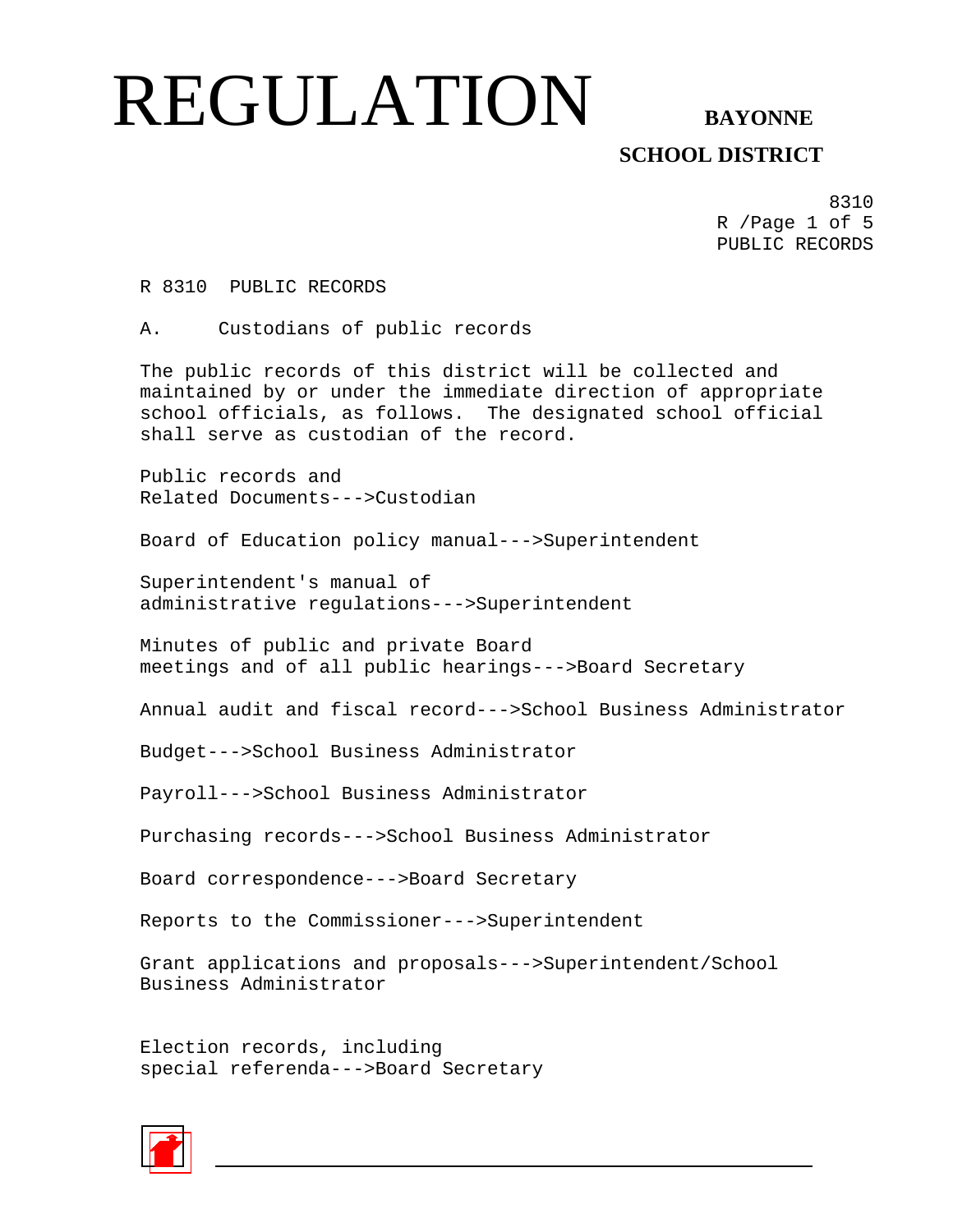## **SCHOOL DISTRICT**

8310 R /Page 2 of 5 PUBLIC RECORDS

Sales of bonds--->School Business Administrator

Legal proceedings, including opinions issued by judicial or administrative authority in the adjudication of cases--->Board Attorney

Negotiated contracts--->School Business Administrator

B. Public access to records

1. Public records are available for inspection and copying in the office of the custodian of the record. No public record may be removed from the office in which it is kept.

2. Public records may be accessed during the regular business hours of the office in which the record is kept, except that the custodian of the record may delay access a maximum of one working day when immediate inspection or copying will unduly burden the custodian or frustrate the administration of his or her office.

3. Inspection and/or copying must be conducted under the supervision of the custodian or his or her designee and may, at the custodian's discretion, be limited to a reasonable length of time.

4. No more than three members of the public may inspect a public record at the same time.

5. No person shall deface, amend, mark, destroy, obliterate, or alter in any way a public record or portion of a public record of this district. A person who violates this rule will be immediately denied further access to any public records and will be reported to the Board.

C. Copies of public records

1. A person inspecting a public record may make handwritten notes at any time. He or she shall not be required to surrender

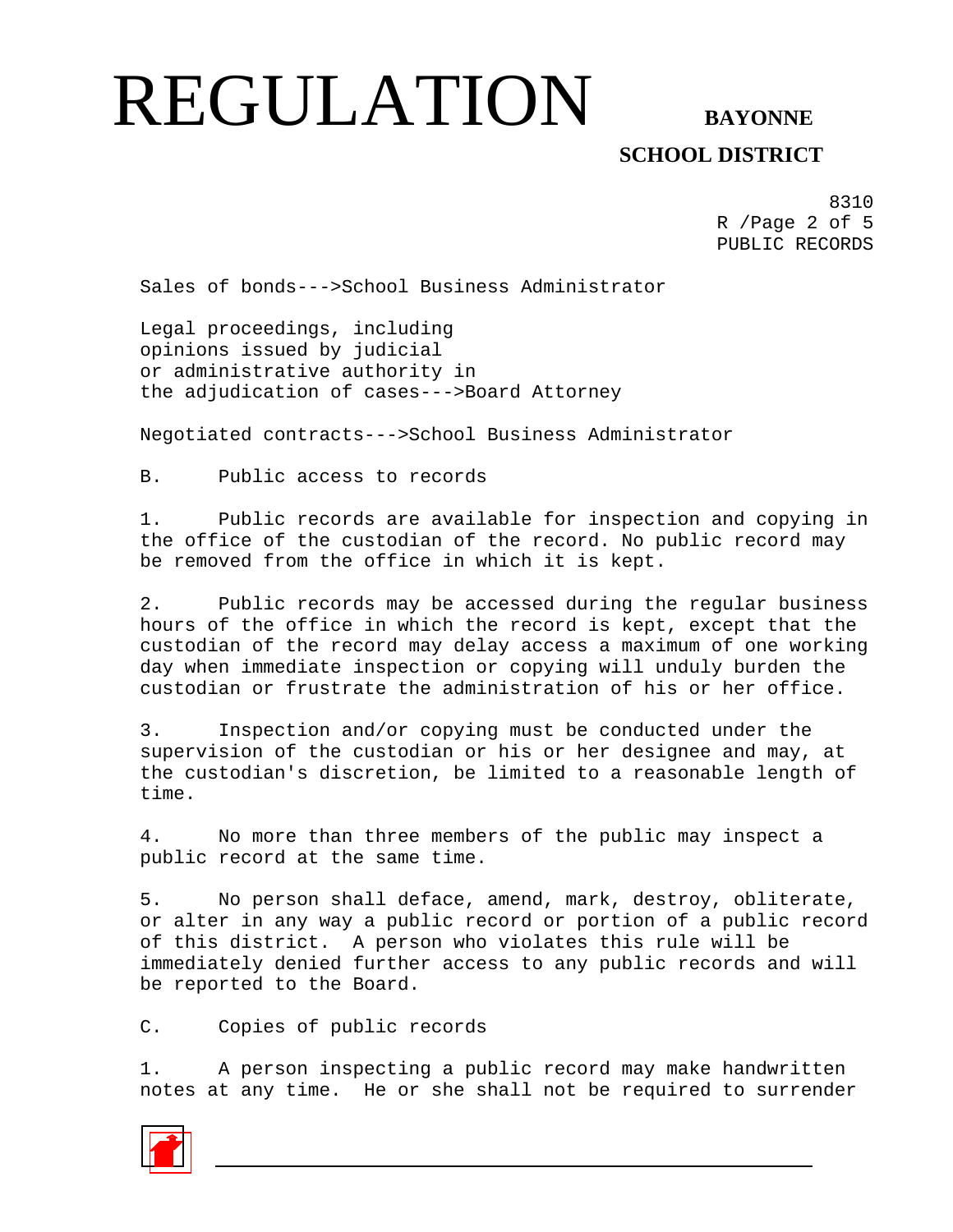## **SCHOOL DISTRICT**

8310 R /Page 3 of 5 PUBLIC RECORDS

such notes or to reveal their content to the custodian or any other school official.

2. Where feasible and not destructive to the record, copies of a public record may be made by xerographic process and retained by the person inspecting the record.

a. The charge for copying of pages is as set forth in N.J.S.A. 47:1a-2.

3. Copies may be requested and delivered by mail, provided the requestor identifies the record accurately and submits payment in advance. Payment must include the projected costs of handling and postage.

4. Copies of public records are not returnable.

D. Appeals

1. A decision of the custodian of a public record may be appealed to the Superintendent.

2. An appeal of a decision must be made in writing on a form available in the office of the Superintendent. The appeal must set forth

a. The name and address of the appellant,

b. The specific record sought,

c. The custodian of the record,

d. The decision appealed from,

e. The date of that decision, and

f. The appellant's reasons for believing that the decision should be reversed.

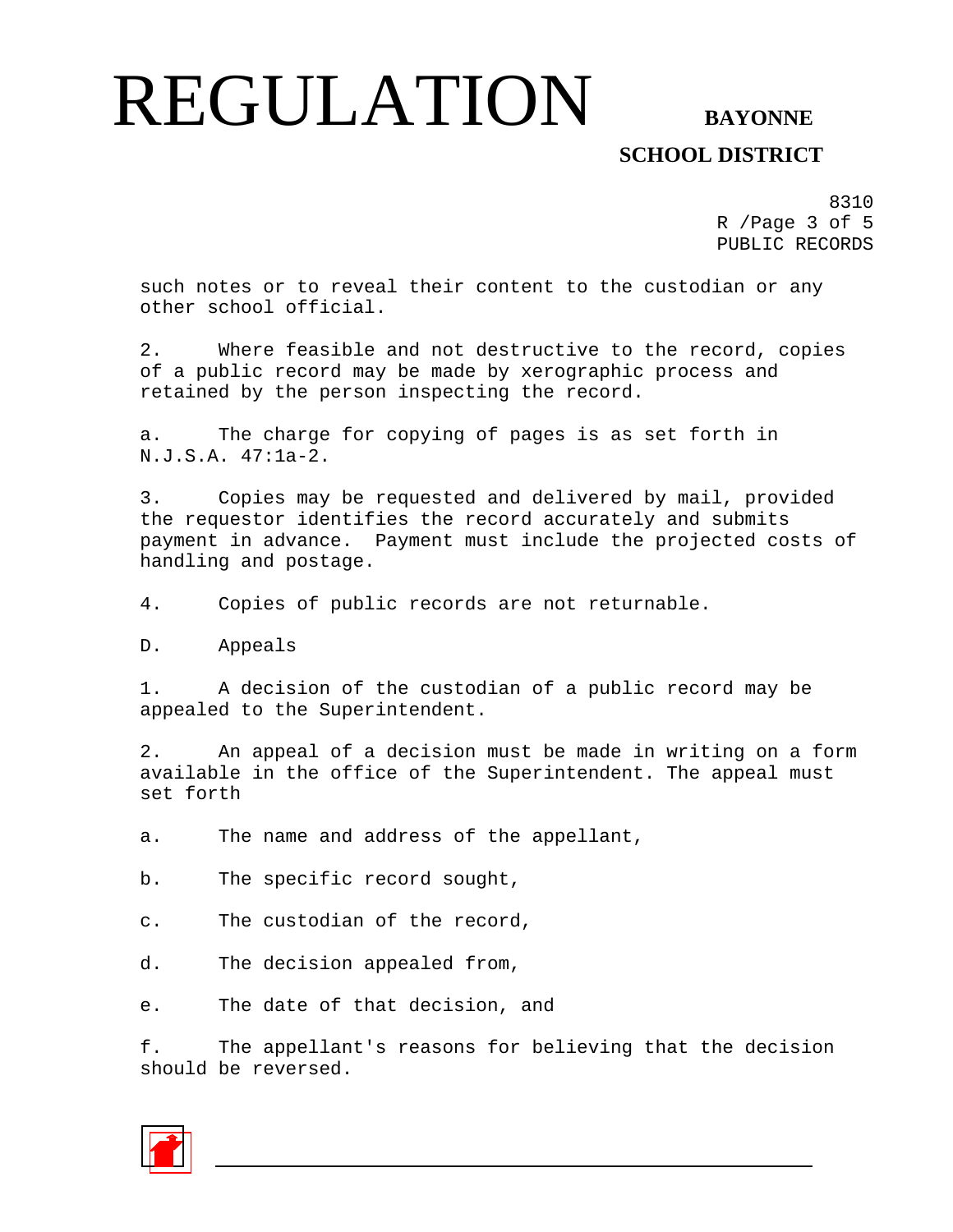## **SCHOOL DISTRICT**

8310 R /Page 4 of 5 PUBLIC RECORDS

3. The Superintendent shall render a decision on the appeal as soon as possible, but not later than thirty days from the time the written appeal is submitted. The Superintendent's decision shall be in writing and shall be delivered to the appellant and the custodian of the subject record.

4. The appellant may appeal the Superintendent's decision to the Board; a decision of the Board may be appealed to the Commissioner of Education.

E. Confidential records

1. Custodians of public records shall be cognizant of the portion of the record, if any, that must be exempted from public inspection in accordance with law and Policy No. 8310. Exempted records are:

a. Personnel and pension records of an individual, except the individual's name, title of position, salary, payroll record, length of service, date of separation and the reason therefor, the amount and type of pension he or she receives, and data, other than detailed medical or psychological information, that shows conformity with qualifications for employment and pensions;

b. Questions on examinations required to be conducted by the Board;

c. Records concerning morbidity, mortality, and reportable diseases;

d. Records concerning individual pupils;

e. Election tally sheets and ballots;

f. Reports of investigations in progress;

g. Records regarding matters the disclosure of which would impair a right to receive federal funds;